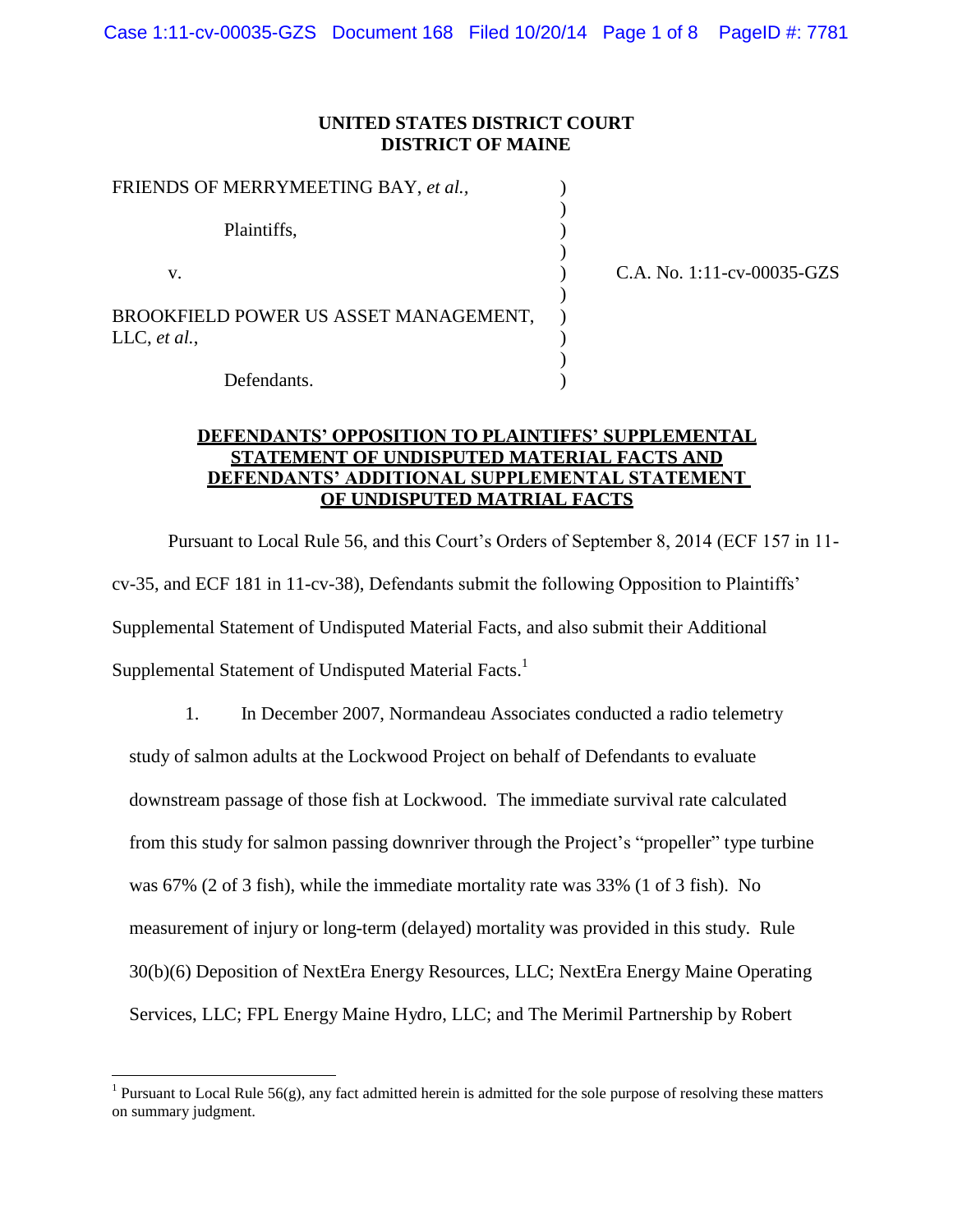Richter III in 11-cv-38, Vol. I (ECF 82-4) ("Richter Dep. I") at 238:10-240:24 (pageID #3119) (describing study results); 245:12-15 (page ID #3120) (salmon study done by Normandeau for Defendants).

**QUALIFIED. The study was conducted to determine routes used by kelts migrating downstream; it was never intended as a mortality study. It is suspect because a very limited number of kelts were used in the study, so the percentages do not necessarily reflect immediate survival for two out of every three fish or immediate mortality for one out of every three fish. The 2007 kelt telemetry study at Lockwood, which Plaintiffs fail to cite, was prepared before Defendants implemented diversion measures approved by the resource agencies for that facility.** 

2. Defendants believe that the results of this 2007 study of adult salmon at Lockwood are "suspect." Hatchery-reared adult salmon, which were smaller than adult salmon that have returned from the sea, were used in the study, and the tags used were too big for these fish. Richter Dep. I at 49:14-51:3 (pageID #3071-72) (discussing 2007 adult salmon passage study, and also clarifying that the discussion pertains to this study and not to a 2011 salmon smolt passage study at Lockwood).

## **ADMITTED.**

3. In June 2007, Normandeau Associates conducted a radio telemetry study of adult shad at the Lockwood Project on behalf of Defendants to evaluate downstream passage of those fish at Lockwood. The immediate survival rate calculated from this study for shad passing downriver through the Project's "propeller" type turbine was 70% (7 of 10 fish), while the immediate mortality rate was 30% (3 of 10 fish). The immediate survival rate calculated from this study for shad passing downriver through the Project's "Francis" type turbines was 73% (11of 15 fish), while the immediate mortality rate was 27% (4 of 15 fish). No measurement of injury or long-term (delayed) mortality was provided in this study. Richter Dep. I at 241:24 - 243:4 (pageID #3119-20 (describing study results);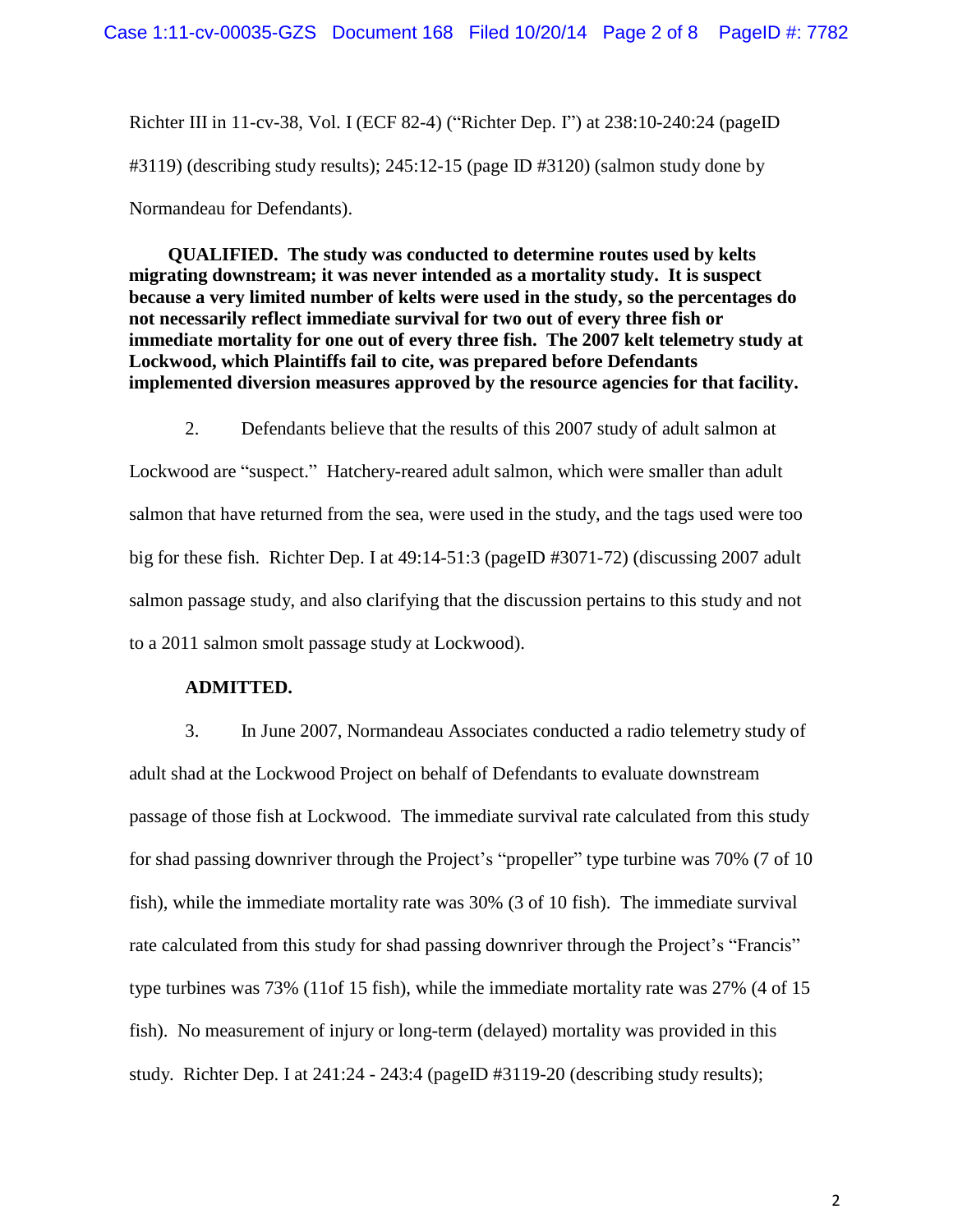245:12-15 (pageID #3120) (study done byNormandeau for Defendants).

**Qualified. This was not Mr. Richter's testimony. Plaintiffs' counsel was reading from a document that is not in the summary judgment record. Plaintiffs' statement of fact further mischaracterizes the deposition record, which does not include percentages of immediate mortality.** 

4. As of March 2012, the bypass flow at the Weston Project was kept at 2% of

the flow through the project's turbines at all times during salmon migration season. Rule

30(b)(6) Deposition of NextEra Energy Resources, LLC; NextEra Energy Maine Operating

Services, LLC; FPL Energy Maine Hydro, LLC; and The Merimil Partnership by Robert

Richter III in 11- cv-38, Vol. II (ECF 82-5) at 553:25-554:7 (pageID #3199).

# **QUALIFIED. Since May of 2012, the flow rate at Weston has been at least 6% of the flow through the project's turbines, [LSWSF 113-114 (LSW3884)], 50% greater than the U.S. Fish & Wildlife Service standard of 4% of the turbine flow. [HK4593 Stetson Dep. 201:14-21].**

5. The trash racks in front (upstream) of the turbine intakes at the Hydro

Kennebec Project have a spacing of "three inches plus" between the bars. Rule 30(b)(6)

Deposition of Brookfield Power US Asset Management, LLC; and Hydro Kennebec, LLC

by Kevin Bernier in 11-cv-35 (ECF 89-8) at 99:9-100:1 (pageID # 4256-57).

**QUALIFIED. Mr. Bernier's deposition indicates that he only "believes" the spacing to be "three inches plus" and does not know when the trash racks were installed. [HK4256 Bernier Dep. 99:12-21].** 

## **DEFENDANTS' ADDITIONAL SUPPLEMENTAL STATEMENT OF UNDISPUTED MATERIAL FACTS**

44. Section II of the 1998 Agreement Between Members of the Kennebec Hydro

Developers Group ("Agreement) states:

"Purposes. This Agreement is intended to accomplish the following purposes: to achieve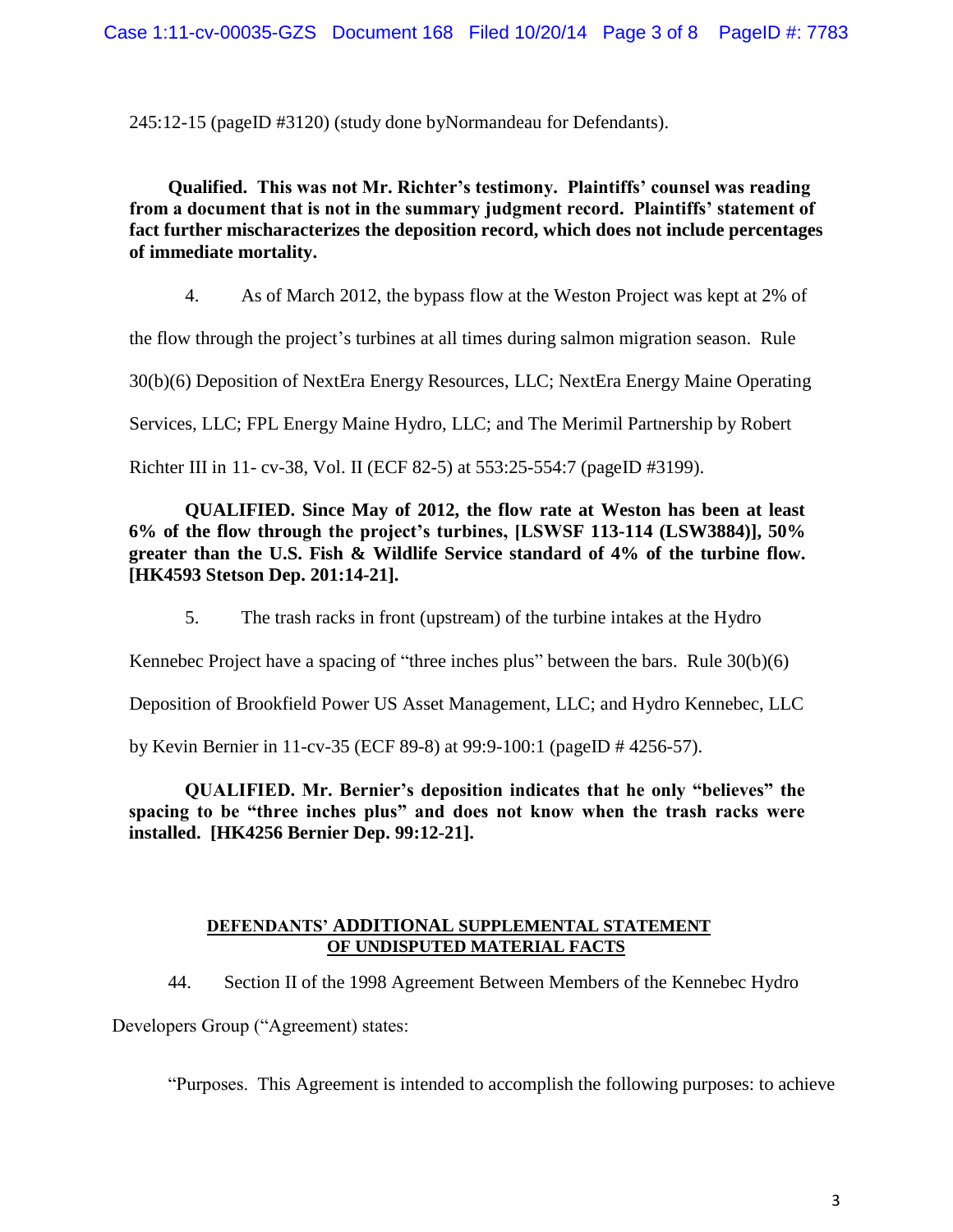#### Case 1:11-cv-00035-GZS Document 168 Filed 10/20/14 Page 4 of 8 PageID #: 7784

a comprehensive settlement governing fisheries restoration, for numerous anadromous and catadromous species, that will rapidly assist in the restoration of these species in the Kennebec River after the termination on December 31, 1998 of the existing agreement between the State of Maine and the Kennebec Hydro Developers Group; to avoid extensive litigation over fish passage methodologies, timetables and funding; to assist in achieving the removal of the Edwards dam; and to fund the next phase of a restoration program for these species on the Kennebec River."

Section III (B) of the Agreement states in part:

"The parties agree that, immediately after this Agreement . . . become[s] effective, they will make joint, formal filings to FERC, requesting that FERC:

- 1. incorporate all applicable terms of this Agreement into existing or proposed FERC licenses for hydropower facilities owned by the KHDG members;
- 2. only issue amended or new licenses for the KHDG facilities incorporating all applicable terms of this Agreement if, and at the same time, as FERC approves the transfer of the FERC license for the Edwards Dam . . . to the State of Maine; . . .
- 5. stay action on fish passage installation obligations at the . . . Lockwood and UAH-Hydro Kennebec facilities pending its decision on transfer of the FERC license for the Edwards Dam and incorporation of applicable terms of this Agreement into existing or proposed KHDG licenses."

[HK716-17] (Agreement); [HK5609, 5639-42, 5657] (Natural Resources Policy Division, Maine State Planning Office, 2/93, "Kennebec Resource Management Plan, Balancing Hydropower Generation and Other Uses").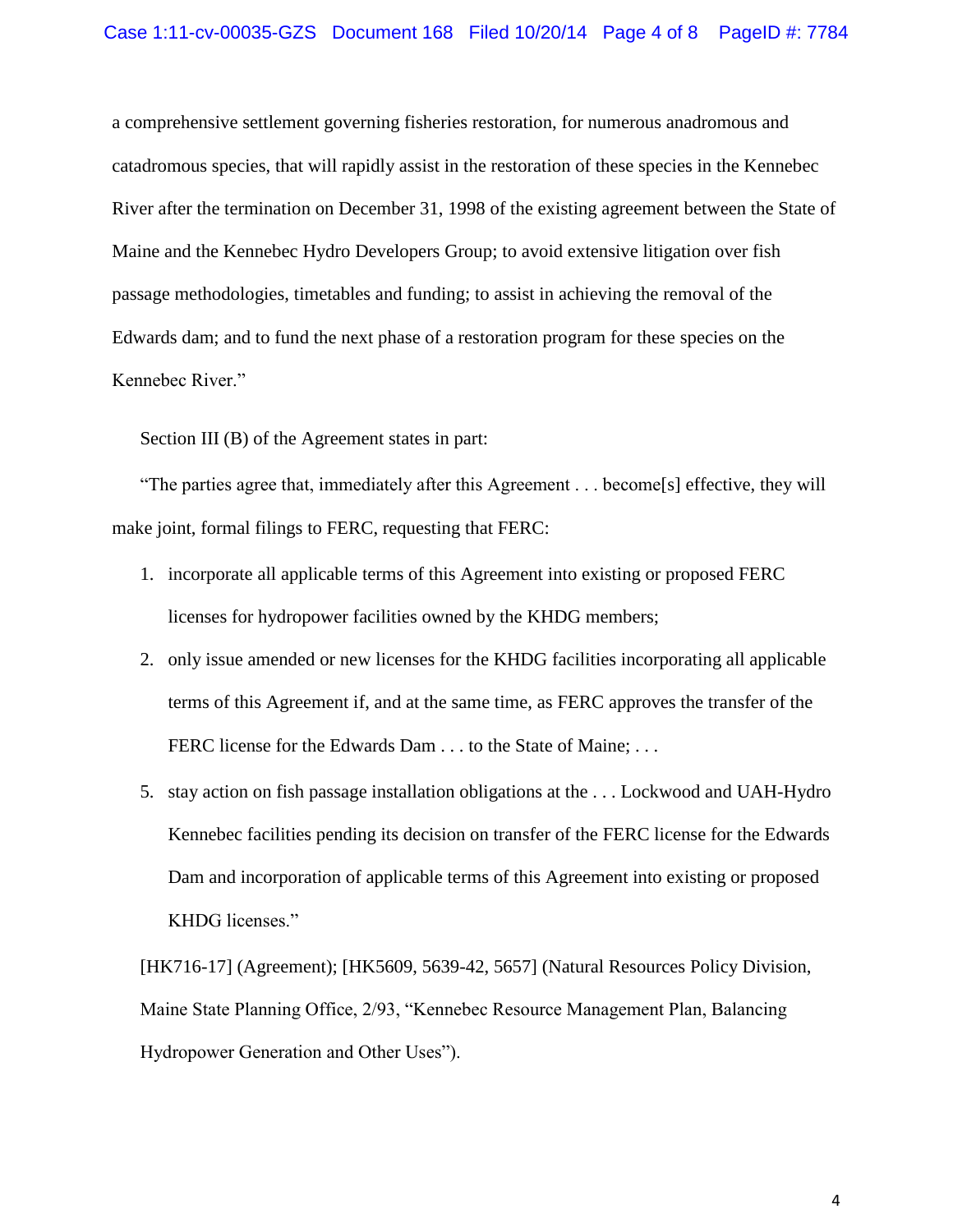#### Case 1:11-cv-00035-GZS Document 168 Filed 10/20/14 Page 5 of 8 PageID #: 7785

45. Under the terms of the Agreement interim downstream measures were one of several phases of prioritized work that included removal of the Edwards Dam, upstream passage facilities at Lockwood project and two other facilities, interim downstream passage; upstream passage at the remaining facilities (Hydro Kennebec, Weston, and Shawmut) and permanent downstream passage. [HK715-733]; HK81 [HK1135, 1139] MDMR Kennebec River Anadromous Fish Restoration Annual Progress Report – 2006 (reporting that 2006 was the next phase in the fish restoration program after successfully moving fish "upriver for the first time since the inception of the Restoration Program; 1998 Agreement established new timelines for fish restoration than those previously established in a 1986 Agreement provided for seven hydropower facilities above Augusta).

46. Trash racks can also have a deterrent effect on fish entering turbines, even where the spacing between the trash rack bars exceeds the opening that fish might need to swim through. [HK4258] (Bernier Dep. 101:1-3) ("I know on our hydro-acoustic and camera studies, there were fish resisting going through the trash racks."); [HK3116, 3112] (HK Draft BA) ("Kelts that approached powerhouse intakes were deterred by trashracks and sought alternative routes of passage, typically passing via spillage after hours to days at the site (GNP 1989, Hall and Shepard 1990)."); ("No adult fish were observed passing through the trashracks.").

47. At hydro projects where diversion structures are in place, such as fish booms and trashracks, percentage of flow passed is not a proxy for the number of fish passed through turbines because fewer fish enter a project's powerhouse area. Design criteria established by the USFWS suggest that a 4% rate is sufficient to provide adequate flows for bypass structures. Avoiding turbulence in bypass structures is important because fish avoid turbulence. [LSW3072-73] (Richter Dep. 53:9-12; 54:9-56:11); [LSW1157] (Weston White Paper) ("A basic

5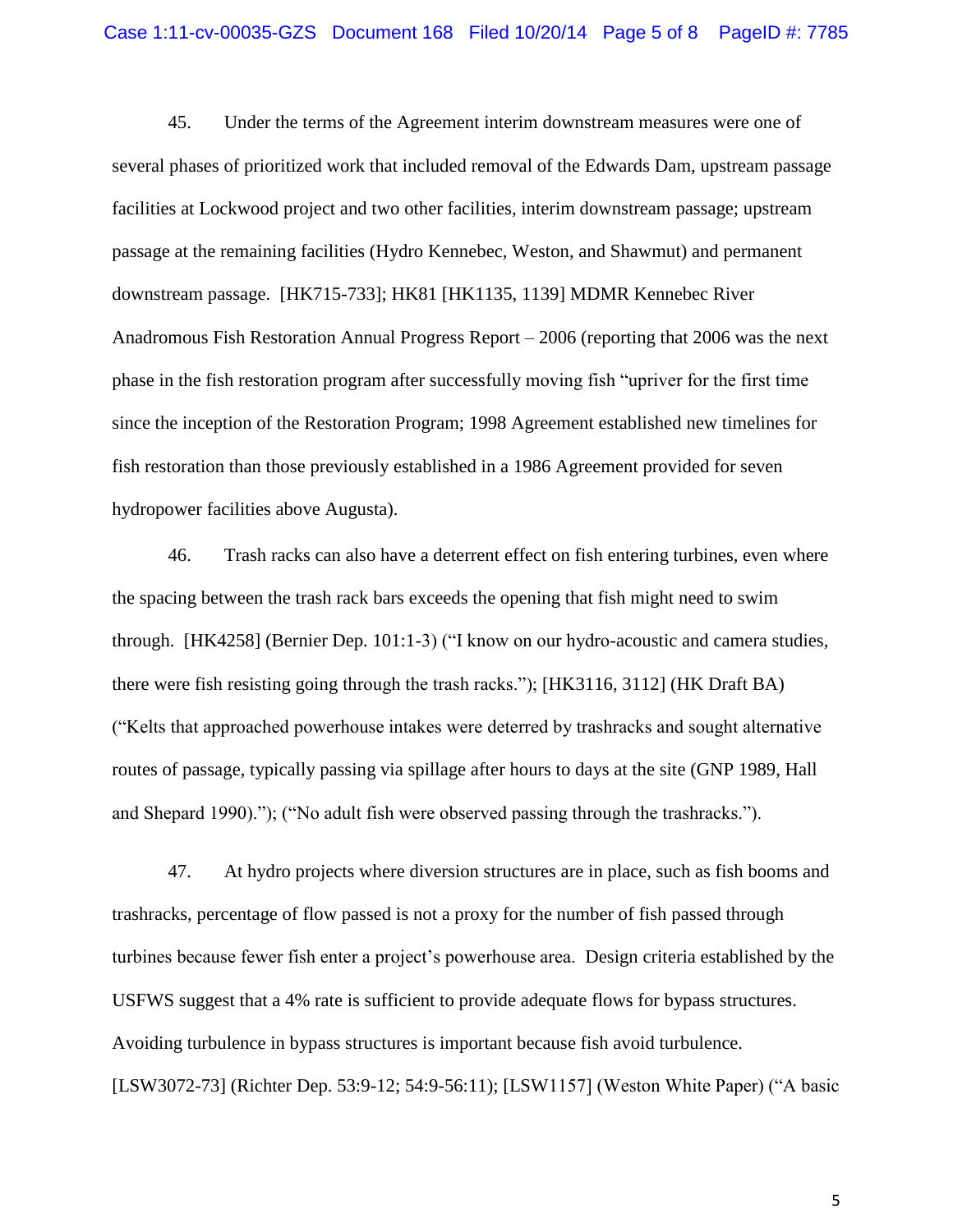implication of the deviation from the 1:1 assumption is that if a proportionally smaller percentage of Smolts relative to the river flow enter the Project powerhouse area then the calculated station-related Smolt survival would be higher. Under these conditions, a greater percentage of smolts would pass the project via spill and would avoid impacts associated with turbine passage."); [HK4593] (Stetson Dep. 201:14-21); [HK 3120, 3112]; (HK Draft BA) ("Hydraulics are particularly important in the design of passage structures, since smolts avoid hydraulic breaks, turbulence, and areas of very high velocity."); (modifications made to boom to minimize turbulence).

48. When safety concerns prohibited Defendants from re-installing booms by boats during periods of high flows, Defendants also constructed a platform from which to re-install the booms more expeditiously, thereby further expediting the return of bypass efforts. HK63 [2890- 91] (3/31/11 Bernier letter to FERC) ("Improvements have been made to the fish boom to allow its safe installation under a wider variety of river conditions . . . Previously, the boom could only be installed (due to worker safety concerns) under no-spill conditions. Modifications have been made to safely allow the boom's installation under higher flow conditions, including platforms on each end of the boom for workers to stand on in order to guide the boom into place. A spare fish boom is also now available in the event that the primary boom is ripped by high flows or debris." Previously, boom deployment had to wait until no-spill conditions to ensure worker safety, since a boat was required for installation and removal of the boom. This typically resulted in the boom not being installed until sometime in May.")

49. Employees from NextEra and Brookfield discussed the Tuffbooms at various projects. Defendants, after consulting with the resource agencies, determined that it was not appropriate to install a diversion boom at Shawmut because of concerns with excess debris

6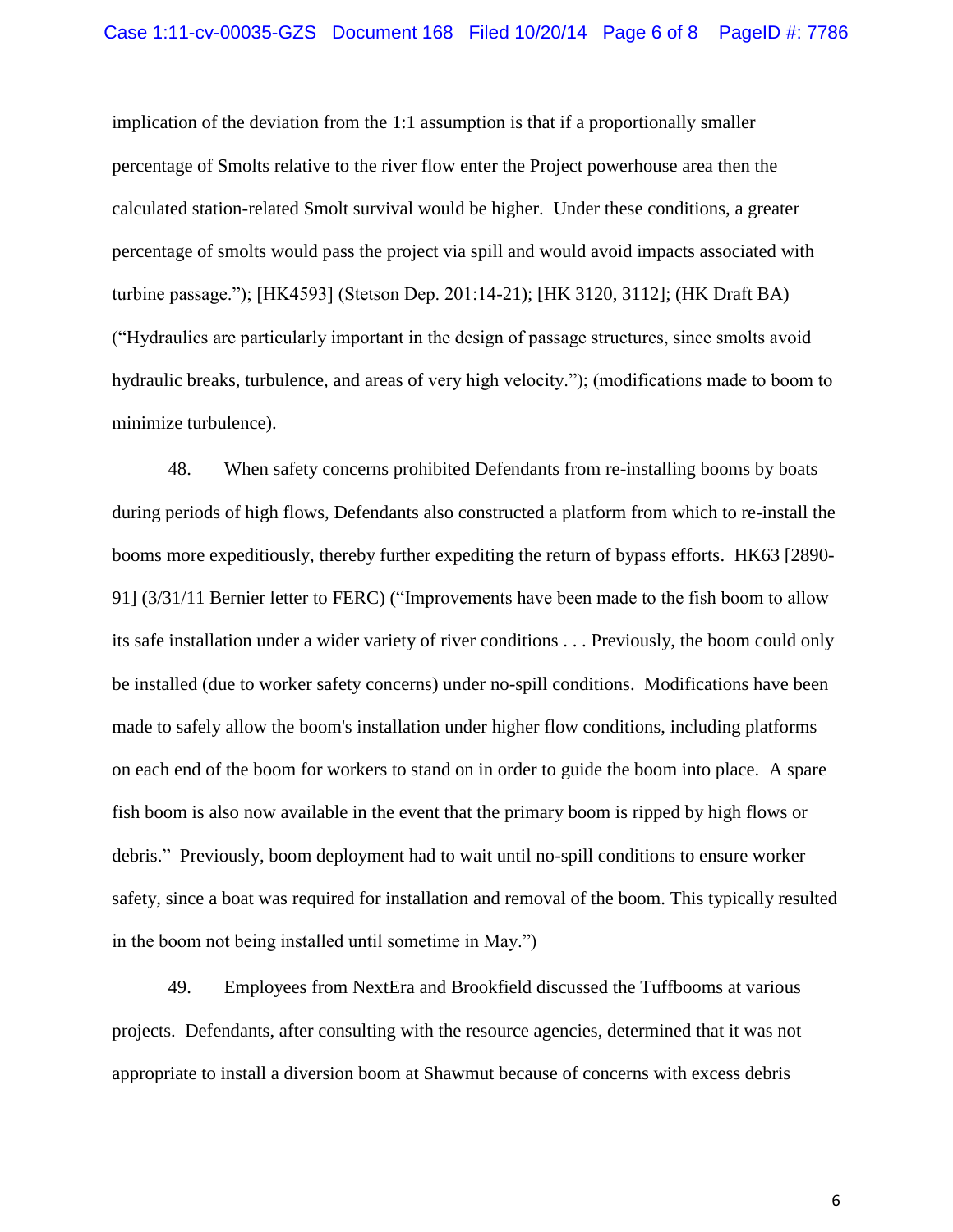impacts. [LSW3080] (Richter Dep. 82:21-83:15); [HK4247-48] (Bernier Dep. 90:23-91:25); [LSW3100] (Richter Dep. 165:15-24; [LSW3101] (Richter Dep. 166:8-20).

50. The White Papers noted the "lack of downstream bypass efficiency studies for Atlantic salmon kelts" and instead relied primarily on extrapolations and figures developed at other facilities. [LSW907-08] (Lockwood White Paper); [LSW1033-34] (Shawmut White Paper) (same); [LSW1162-63] (Weston White Paper) (same).

Dated at Portland, Maine, this 20th day of October, 2014.

## */s/ Matthew W. Morrison*

Matthew W. Morrison Pillsbury Winthrop Shaw Pittman, LLP 2300 N Street, N.W. Washington, D.C. 20037-1122 [matthew.morrison@pillsburylaw.com](mailto:matthew.morrison@pillsburylaw.com)

*/s/ George T. Dilworth*

George T. Dilworth Drummond Woodsum & MacMahon 84 Marginal Way Portland, Maine 04101 (207) 772-1941 [tdilworth@dwmlaw.com](mailto:tdilworth@dwmlaw.com)

Attorneys for Defendants

# **CERTIFICATE OF SERVICE**

I certify that on October 20, 2014, I electronically filed this Opposition to Plaintiffs' Supplemental Statement of Undisputed Facts with the Court's CM-ECF system, which automatically sends notification to all counsel of record.

*/s/ George T. Dilworth*